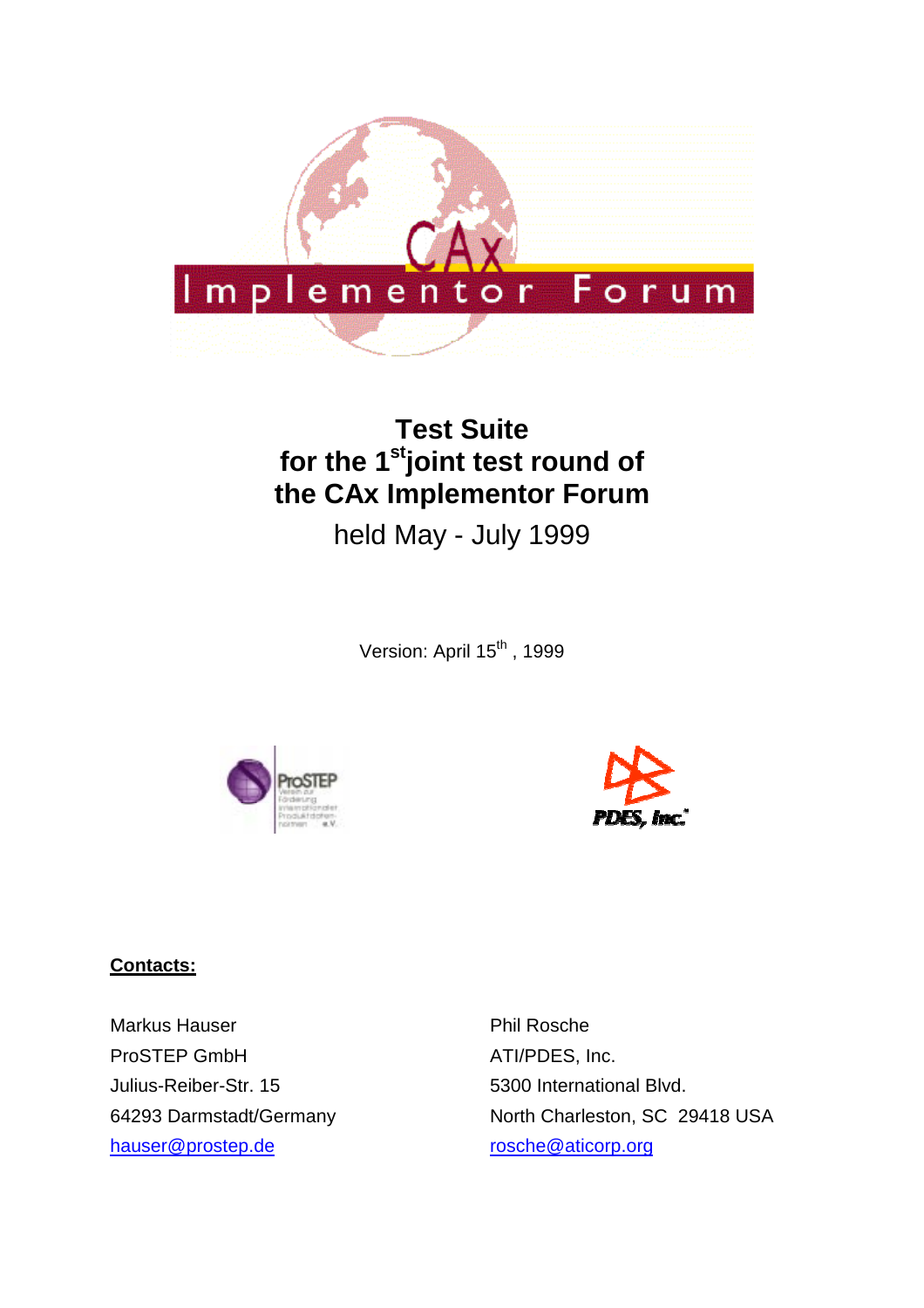## **Contents:**

| $\mathbf{1}$ |  |
|--------------|--|
| 1.1          |  |
| 1.2          |  |
| 1.3          |  |
| 1.4          |  |
| $2^{\circ}$  |  |
| 2.1          |  |
| 2.1.1        |  |
| 2.1.2        |  |
| 2.1.3        |  |
|              |  |
|              |  |
|              |  |
| 2.2.1        |  |
| 2.2.2        |  |
| 2.2.3        |  |
|              |  |
|              |  |
|              |  |
| 2.3.1        |  |
| 2.3.2        |  |
|              |  |
|              |  |
|              |  |
|              |  |
|              |  |
| 2.4.1        |  |
| 2.4.2        |  |
|              |  |
|              |  |
|              |  |
|              |  |
|              |  |
| 3            |  |
|              |  |
|              |  |
|              |  |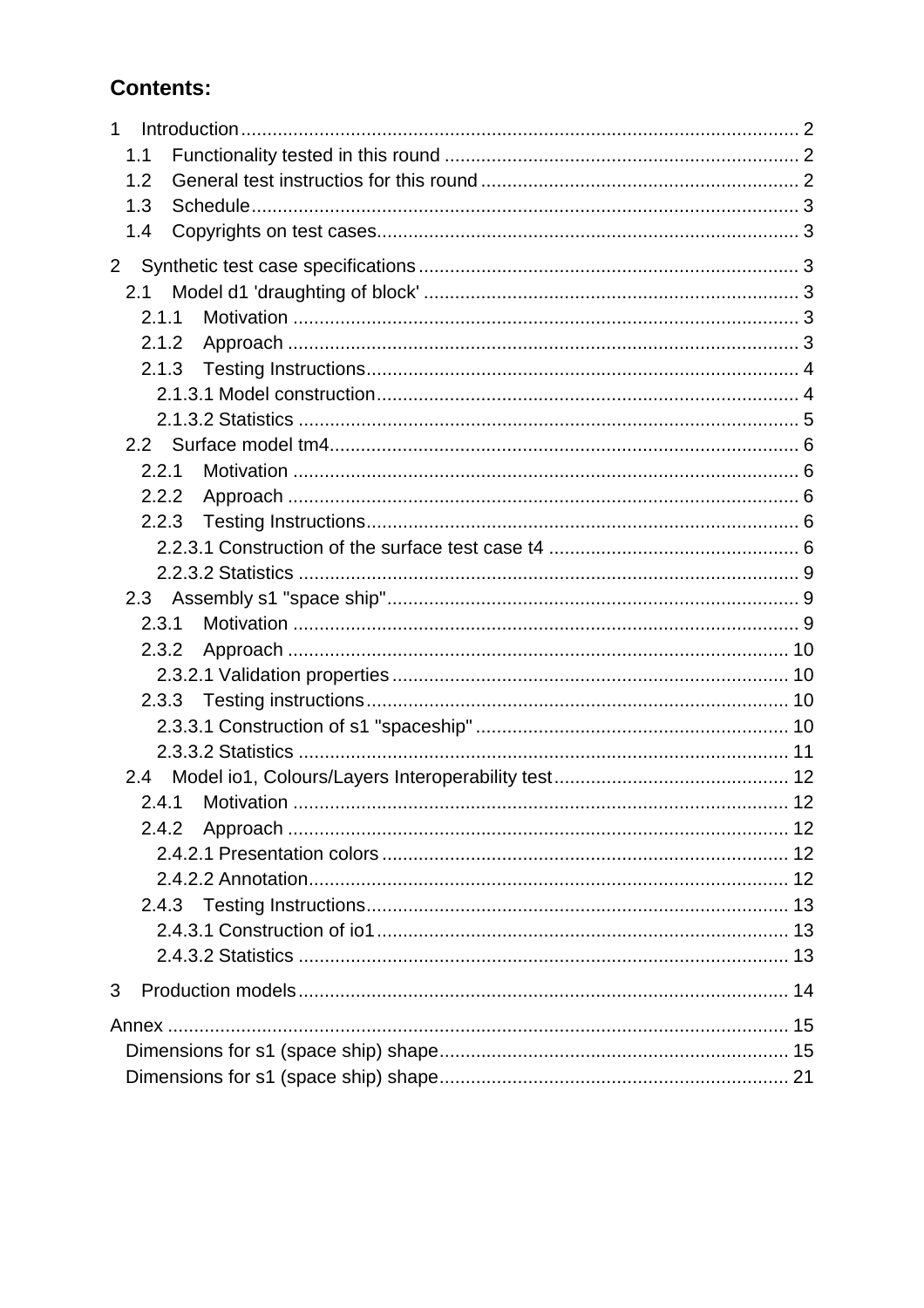## **1 Introduction**

This document describes the suite of test cases to be used for the first round of testing of the CAx implementor forum. The CAx implementor forum is a joint platform of the organisations and vendors previously engaged in the ProSTEP CAD Round Table and STEPnet.

The test rounds of the CAx Implementor Forum continue the tradition of the ProSTEP Test Rallies and the STEPnet test rounds in testing STEP processor conformance and interoperability.

The test rounds will in general combine testing of synthetic models and production models. Production models will in most cases be provided by the member companies of the organizations PDES and ProSTEP.

This test suite includes synthetic models for testing the capabilities model viewing & drawing organization, 3D annotation, validation properties, surface model as well as colours and layers.

Production models are provided for solid assemblies. The basis for the production test cases are native CAD models. Each test case is therefore originating from a single CAD system, and the set of test cases to be preprocessed (converted to STEP) is unique for each CAD system. After preprocessing, the resulting STEP files are then to be read in by all participants

## **1.1 Functionality tested in this round**

Concerning new functionality to date untested the test round focuses on model viewing and drawing structure. This capability allows to exchange the projection of 3D model geometry onto planar views.

Functionality addressed before relates to 3D annotation/associative text, validation properties, surface models and colours and layers functionality.

Associative text is the capability to associate to text notes in 3D models space with portions of the model.

Validation properties (in AP214 named shape\_dependent\_properties) is a mechanism to allow the exchange of geometric properties and their assignment to geometric representations for the purposes of data exchange validation. Considered properties are volume, surface area and centroid.

Surface models are again tested because of previous findings that indicate that this exchange capability might still need some enhancement.

A colours and layers model is included in the test suite to study AP203 + extensions vs. AP214 interoperability. The colours and layers domain is chosen because this domain is seen as consolidated and completely harmonised between 203 and 214 based implementations. The objective of this testing is to study the interoperability be pre- and post-processing 203-based files with 214-based processors and vice versa without any file adjustment.

### **1.2 General test instructios for this round**

The general procedures for communication of models and stats etc. are outlined in a separate document 'xxx'. See general instructions can be retrieved from ...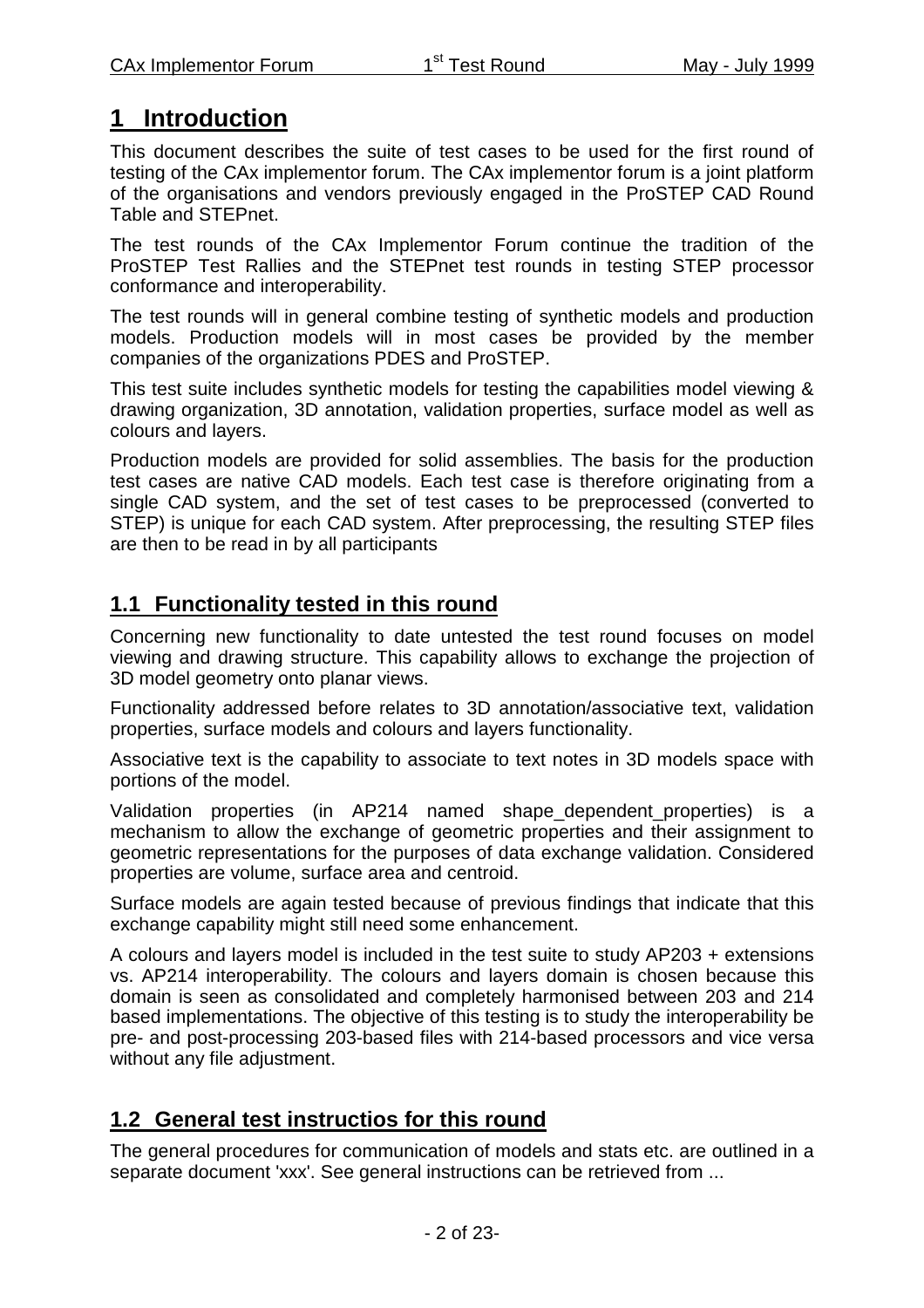Specifically for this round of testing it is recommended for to in general write STEP files in respect to AP214 DIS.

### **1.3 Schedule**

| <b>Date</b>                            | <b>Action</b>                                                                          |
|----------------------------------------|----------------------------------------------------------------------------------------|
| beginning of<br>May                    | CAx Implementor Forum conference call                                                  |
| May $28th$                             | STEP files and native stats are communicated                                           |
| June $11^{\text{th}}$                  | vendors have communicated target stats and issues identified<br>when processing models |
| June $25th$                            | issues resolved and documented. An overview of the issues is<br>sent to the vendors    |
| July $6^{\text{th}}$                   | Review meeting for test round                                                          |
| July $7^{\text{th}}$ , $8^{\text{th}}$ | CAx Implementor Forum meeting                                                          |

### **1.4 Copyrights on test cases**

Not all of the production test cases which were provided by the PDES and ProSTEP member companies are fully released for any purpose. The least common denominator is that the test cases can be freely distributed among the ProSTEP/PDES Inc. Round Table participants and can be used for any purposes that are related to CAx Implementor Forum testing (i.e. testing, documentation of testing efforts), as long as a reference to the originating company is made.

If use of the test cases beyond the scope or outside the group described above is intended, please contact the facilitators of the CAx Implementor Forum so that we can try to obtain such permission from the originator.

## **2 Synthetic test case specifications**

### **2.1 Model d1 'draughting of block'**

#### **2.1.1 Motivation**

This synthetic model represents basic draughting capability. It involves the projection of a simple 3D solid onto a view which is then placed on a sheet. The sheet is organised in a drawing. As a first synthetic test for this new capability this test is kept deliberately simple.

#### **2.1.2 Approach**

See the approach described in the CAx Implementor Forum Recommended Practices for Model Viewing and Drawing structure (see http://www.stepnet.org/secure/r13.html or ftp://ftp@ftp.prostep.de/pub/CAx-if/recprac/ ).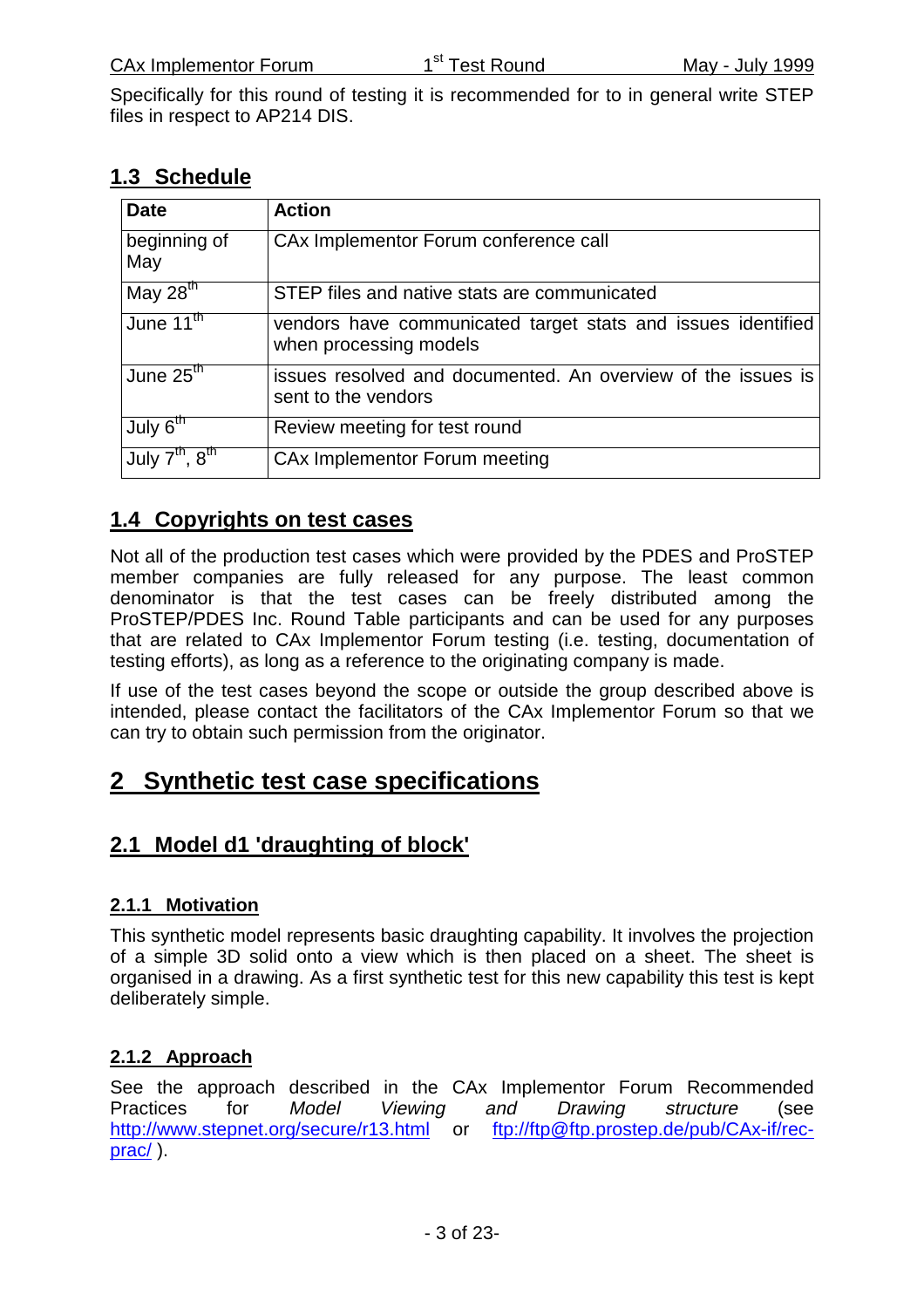#### **2.1.3 Testing Instructions**

Please note that systems vendors that do not support this basic draughting capability should not submit STEP files for this test case.

#### **2.1.3.1 Model construction**

The figures below indicate the construction of the draughting test case. The basic steps are:

- 1. construct the solid geometry. The dimensions for the solid are given in the figures below
- 2. define a views of the solid and place it onto a sheet. The projection related to the views can be extracted from the figure below.





Figure: dimensions for solid for d1 (dimensions in mm)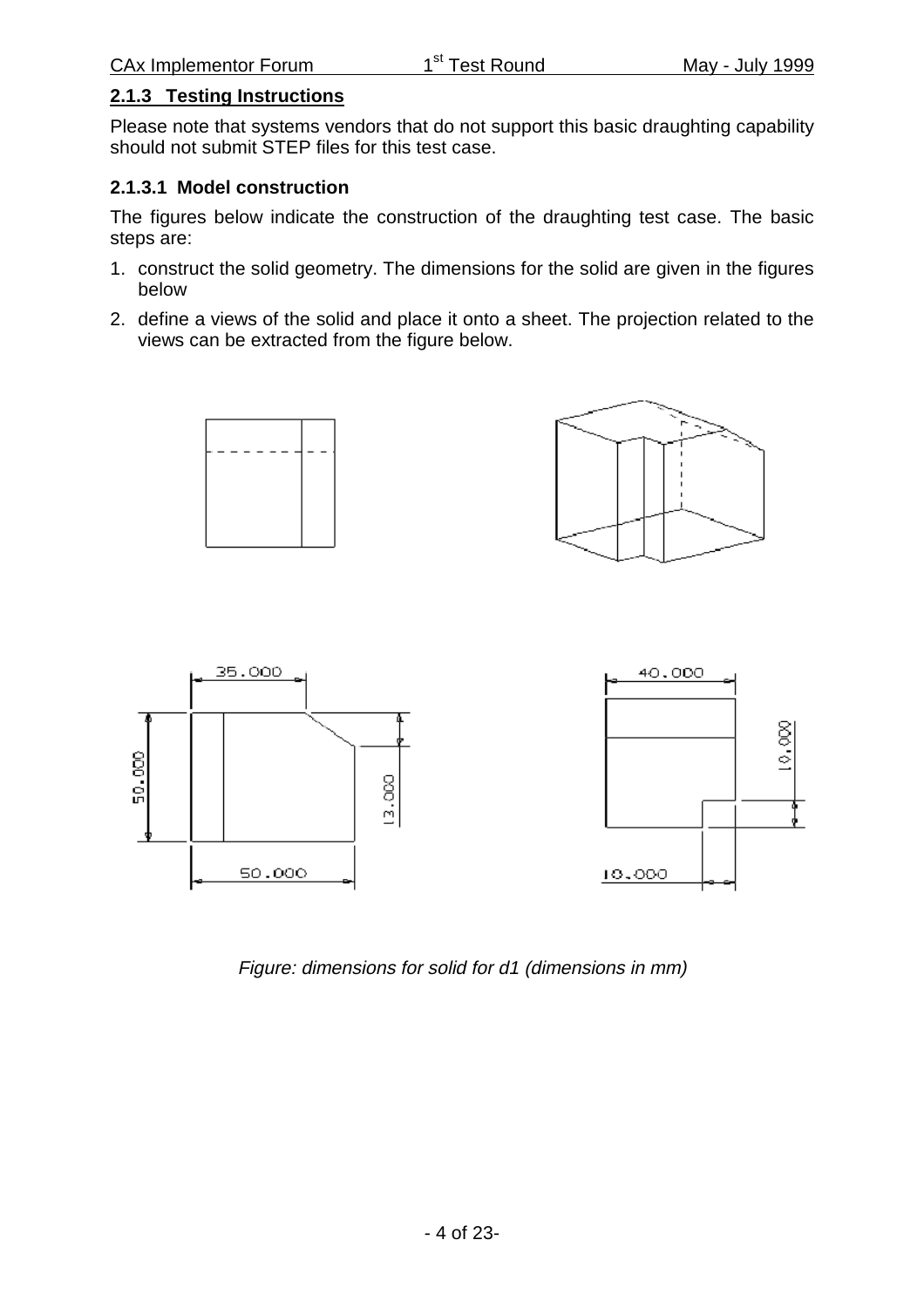

Figure: views on the drawing sheet

The layout of the views on the sheet should be as above indicated, i.e.:

- TOP and LEFT are horizontally aligned
- TOP and LEFT are placed on the top of the sheet
- the DETAIL TOP is horizontally centred
- DETAIL TOP is placed on the bottom of the sheet

#### **2.1.3.2 Statistics**

The statistics that must be associated which each STEP file submitted for the v1 test case are designed to represent the results for the following criteria and validations:

- check the views: placement on the sheet and orientation
- move the views on the sheet in order to test the association of the model to the view
- add any dimension to test the functionality of the drawing. A dimension shall be added in the target system in order to inspect the associativity between the shape and the presentation.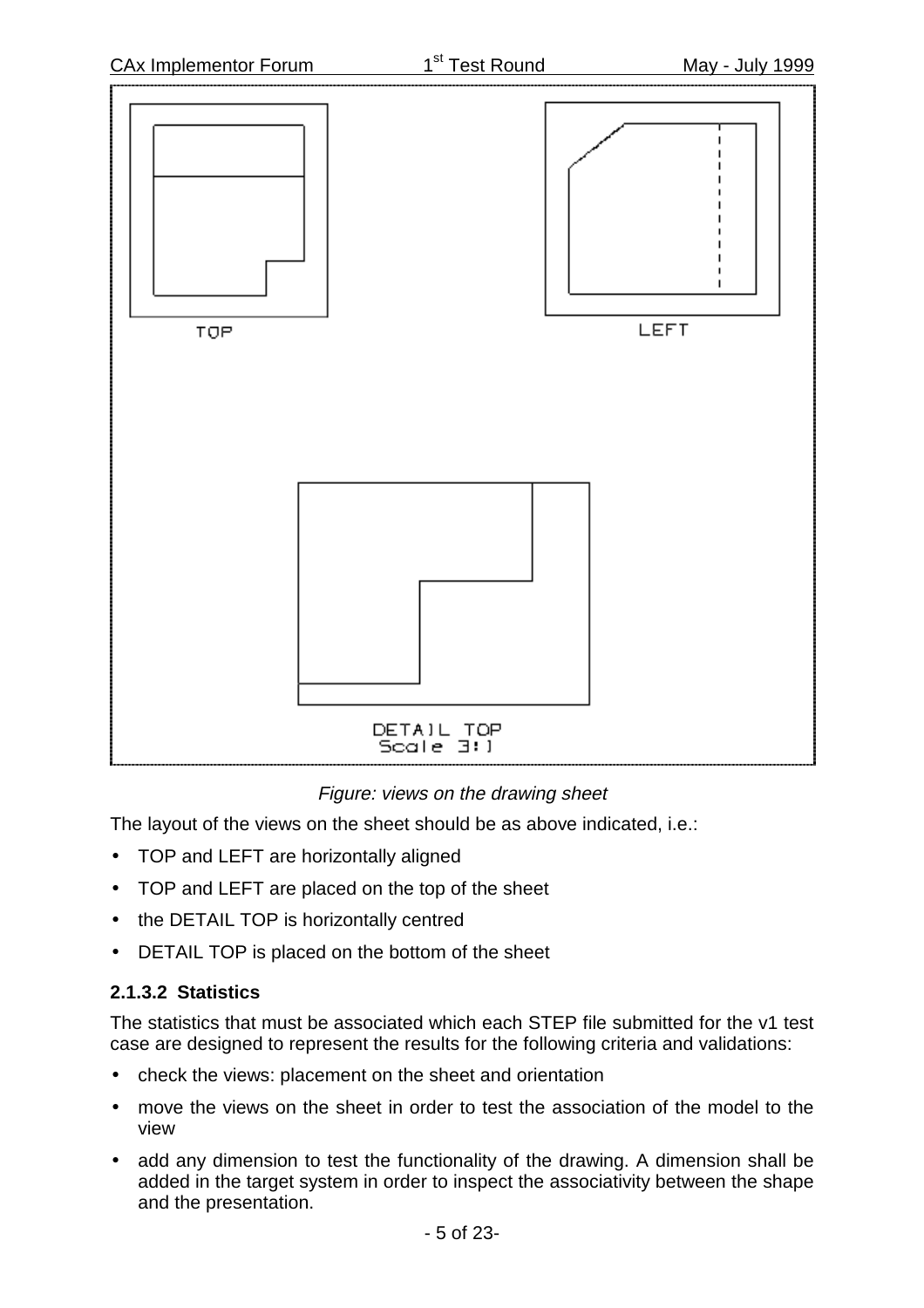| model          | model name                                                                                                                                       |
|----------------|--------------------------------------------------------------------------------------------------------------------------------------------------|
| system_t       | native system code                                                                                                                               |
| system_n       | target system code                                                                                                                               |
| <b>views</b>   | all/partial/none - whether the views appear on the sheet in the<br>target system                                                                 |
| view_layout    | all/partial/none - whether the views appear with<br>right<br>placement and orientation in the target system                                      |
| <b>j</b> vity  | <b>valid_associt</b> $pass/fail$ – whether modifications of the shape result in an<br>appropriate update of the views (check with new dimension) |
| valid_sm       | pass/fail - whether target system considers target model valid                                                                                   |
| date           | date submitted                                                                                                                                   |
| <b>lissues</b> | short description of issues                                                                                                                      |

### **2.2 Surface model tm4**

#### **2.2.1 Motivation**

Previous findings indicated that the exchange of surface models – geometrically bounded as well as topologically bounded – may need some enhancement. Possibly side effects with newly implemented functionality caused a regression in surface model exchange capability. To study this phenomena the capability tested with the model is limited to surface model exchange written as geometrically and as well as topologically bounded. The variants are called tm4\_top for the model with topology and tm4 geo as the geometrically bounded variant.

#### **2.2.2 Approach**

No new capability involved.

#### **2.2.3 Testing Instructions**

#### **2.2.3.1 Construction of the surface test case t4**

This model has already been used in the Test Rally and STEPnet test activities. The following model construction guideline corresponds to those previously given.

The model is based on the following point coordinates (referenced by letters A-Z):

|   | Name    X-Coordinate   Y-Coordinate   Z-Coordinate |        |
|---|----------------------------------------------------|--------|
|   |                                                    |        |
|   | 500                                                |        |
| B | 1000                                               | $-500$ |
|   | 1200                                               | -500   |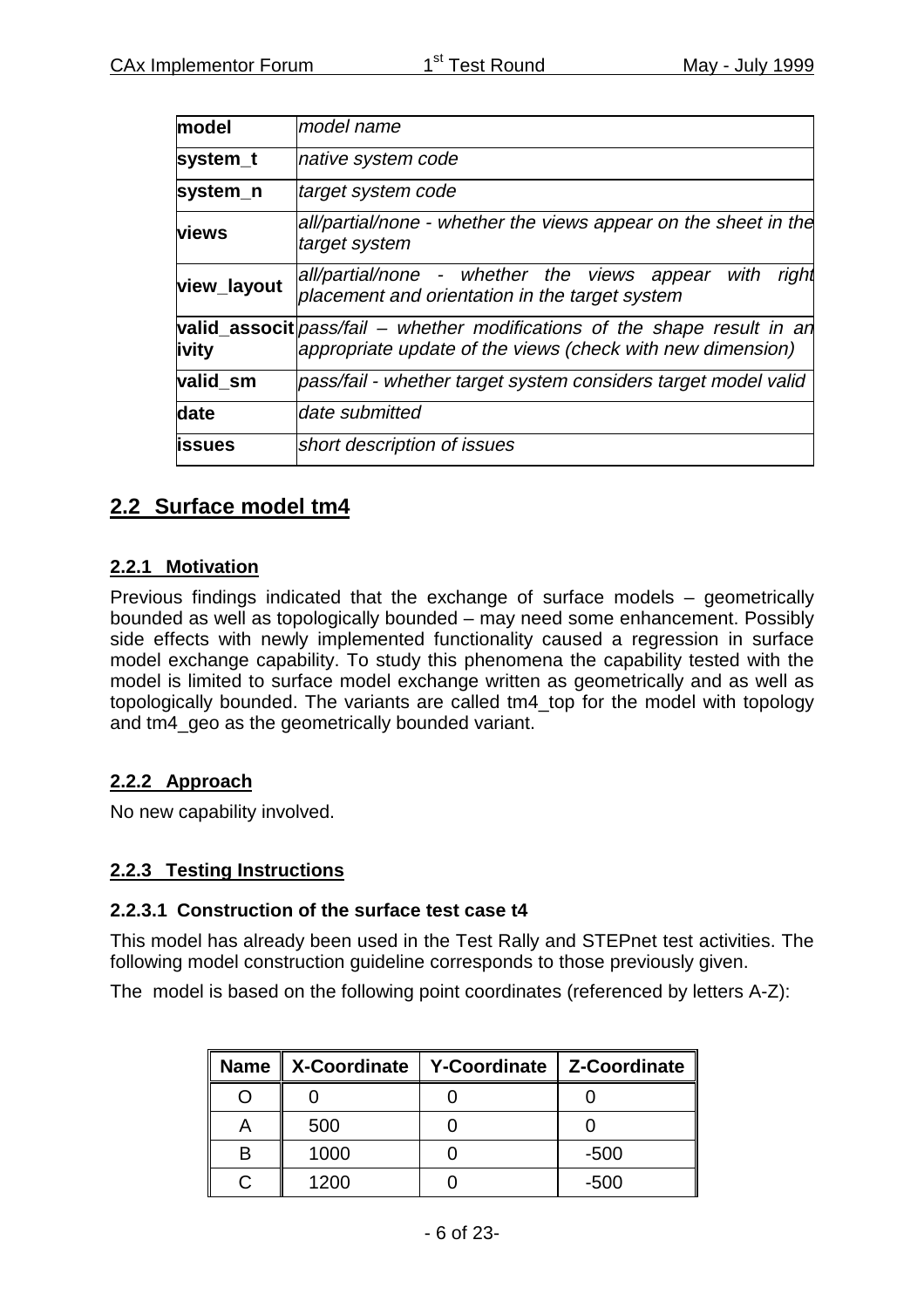| D | 0         | $-250$    | 0            |
|---|-----------|-----------|--------------|
| E | 500       | $-250$    | 0            |
| F | 1000      | $-250$    | $-500$       |
| G | 1200      | $-250$    | $-500$       |
| H | 0         | 500       | 0            |
| J | 0         | 1000      | $-500$       |
| Κ | 0         | 1200      | $-500$       |
| L | 700       | 600       | $-231.7567$  |
| M | 600       | 700       | $-231.7567$  |
| N | 600       | 600       | $-141.4918$  |
| P | 0         | 0         | 600          |
| Q | 771.3891  | 771.3891  | -599.5859    |
| R | 0         | 200       | 400          |
| S | 200       | 0         | 400          |
| T | 0         | 0         | $-1138.0711$ |
| U | 292.8932  | 292.8932  | 585.7865     |
| W | 1025.0183 | 0         | -566.1647    |
| X | 1165.8529 | 0         | $-575.2555$  |
| Υ | 0         | 1025.0183 | -566.1647    |
| Z | 0         | 1165.8529 | $-575.2555$  |

All geometric elements are labelled according to the points they connect.

For example, the line OA is the line running from (0, 0, 0) to (500, 0, 0) and so forth.

Create the following nine surfaces:

- Create a surface of revolution by rotating the line OA 90 degrees around the zaxis in the direction of positive  $\gamma$  (OAH is a quarter of a circular die).
- Create a plane with equation  $z = 0$  and trim it to -250  $\leq y \leq 0$  and  $0 \leq x \leq 500$ .
- BAEF: Create a surface of linear extrusion by extruding the quarter-of-a-circle with center at (500, 0, -500) lying on the plane  $v = 0$  that connects A and B by -250 in the y-direction (BAEF is part of a cylinder)
- BCGF: Create a cylindrical surface with a radius of 100 from the line (1100, 0, 500) to (1100, -250, -500). Trim the cylinder by -250  $\le y \le 0$  and  $z \le -500$ .
- BAHJ: Create, as auxiliary element, a toroidal surface whose major radius is 500 and lies in the plane  $z = -500$  and whose minor radius is 250. Create BAHJ as offset surface from the auxiliary element with an offset of 250 (away from the major circle). Trim BAHJ by  $x \ge 500$ ,  $y \ge 500$ ,  $x^*x+y^*y \ge 500$  and  $z \ge -500$ .
- BCKJ: Create a toroidal surface whose major radius is 1100 and lies in the plane  $z = -500$ } and whose minor radius is 100. Trim the torus by  $x \ge 0$ ,  $y \ge 0$ , and  $z \le -1$ 500.
- ASRH: Create a conical surface by sweeping the line AS around the <sup>z</sup>-axis. Trim the conus by  $0 \le x \le 500$ ,  $0 \le y \le 500$ , and  $0 \le z \le 400$ .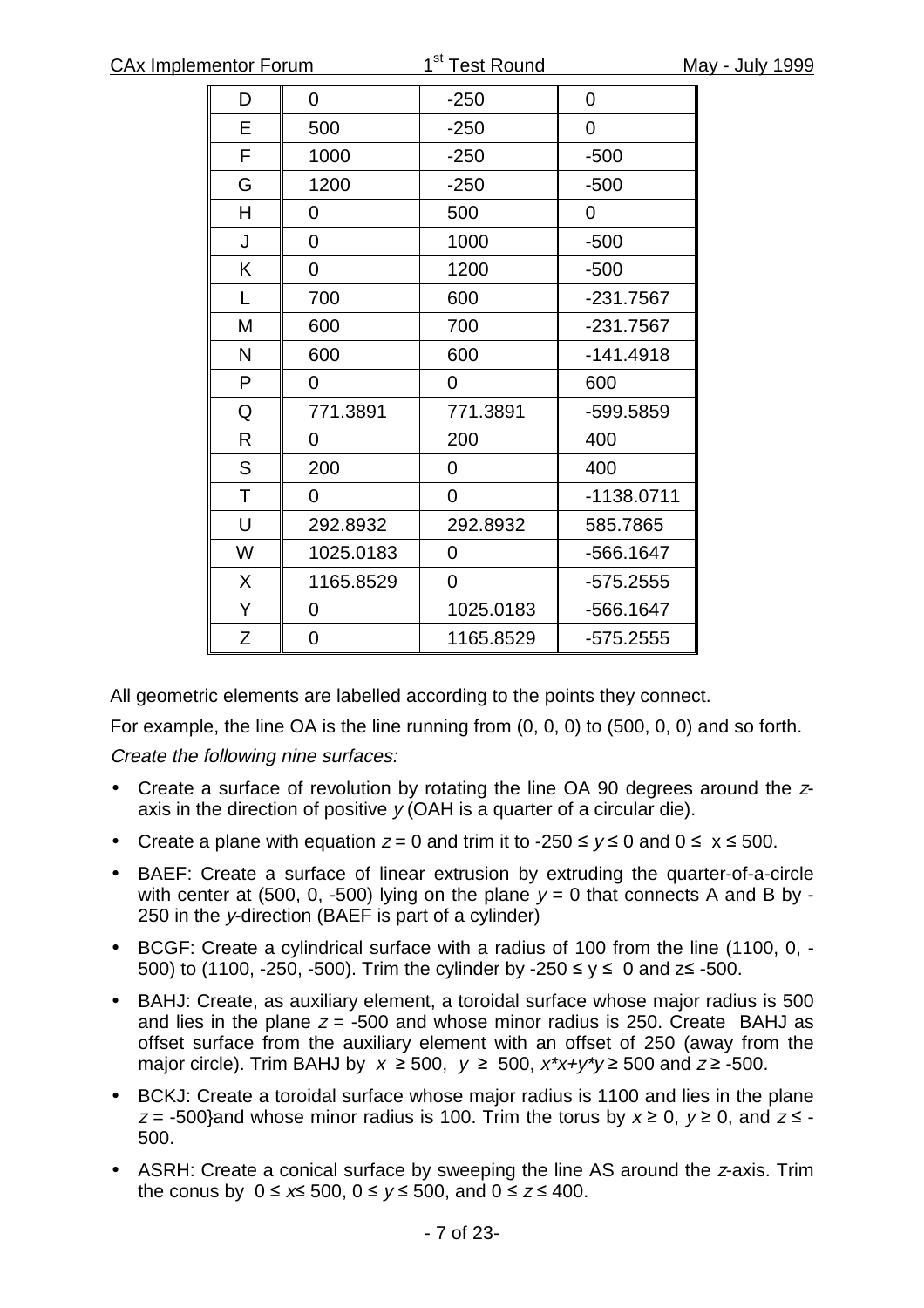- TAUH: Span a surface between the lines TA and UH. TAUH can be realized as a b-spline surface of degree 1 x 1.
- SRP: Create a sphere with center point (0, 0, 400) and radius 200. Trim the sphere by  $x \ge 0$ ,  $y \ge 0$ , and  $z \ge 400$ .

#### **Using these surfaces, the following faces are now to be created:**

- BAHJF: A face defined on the surface BAHJ having three holes which are obtained as follows:
	- Create the cylinder parallel to the <sup>z</sup>-axis, running through the point (700, 300 0), having a radius of 100. Its intersection with BAHJ defines the first hole (Note: This cylinder should be deleted after creation of the hole, as it is an auxiliary element).
	- Create the cylinder parallel to the <sup>z</sup>-axis, running through the point (300, 700, 0), having a radius of 100. Its intersection with BAHJ defines the second hole (Note: This cylinder should be deleted after creation of the hole, as it is an auxiliary element).
	- Create the intersection curves of the three planes  $x + y = 1300$ ,  $x = 600$  and  $v = 600$  with BAHJ. These three intersection curves define a triangular area on BAHJ when trimmed against each other. This triangular area defines the third hole in BAHJF (Note: The planes should be deleted afterwards as well).
- BCKJF1-BCKJF4 : Create, as auxiliary elements, two circles. The first is defined as running through W, Q, and Z, the second runs through X, Q, and Y. These circles will be used to partition BCKJ into four faces. If the SUT requires a trimming curve to lie on the basis surface with high precision, choose one of the following methods of projection (listed in order of decreasing accuracy):
	- Project circles onto BCKJ using minimal distances
	- Project circles onto BCKJ in the direction orthogonal to the plane defined by W, Q, Z
	- Project circles onto BCKJ in z-direction
- Now, using these circles, define four faces on BCKJ as follows:
	- BCKJF1: With vertices B, J, Y, Q, and W
	- BCKJF2: With vertices W, Q, and X
	- BCKJF3: With vertices C, X, Q, Z, and K
	- BCKJF4: With vertices Y, Q, and Z
- ASRHF1 and ASRHF2: The intersection curve between TAUH and ASRH partitions ASRH into two parts (Note: This intersection curve is a hyperbola; it may also be obtained by intersecting ASRH with the plane  $x + y = 500$ ). Define the following faces using the intersection curve:
	- ASRHF1: With vertices A and H
	- ASRHF2: With vertices A, S, R, and H
- TAUHF1 and TAUHF2: Create the intersection curve between TAUH and the plane  $x + y - 0.75 z - 500 = 0$  (Note: this intersection curve is a parabola). Define the following faces:
	- TAUHF1: Between parabola and hyperbola (see ASRHFx). With vertices A and H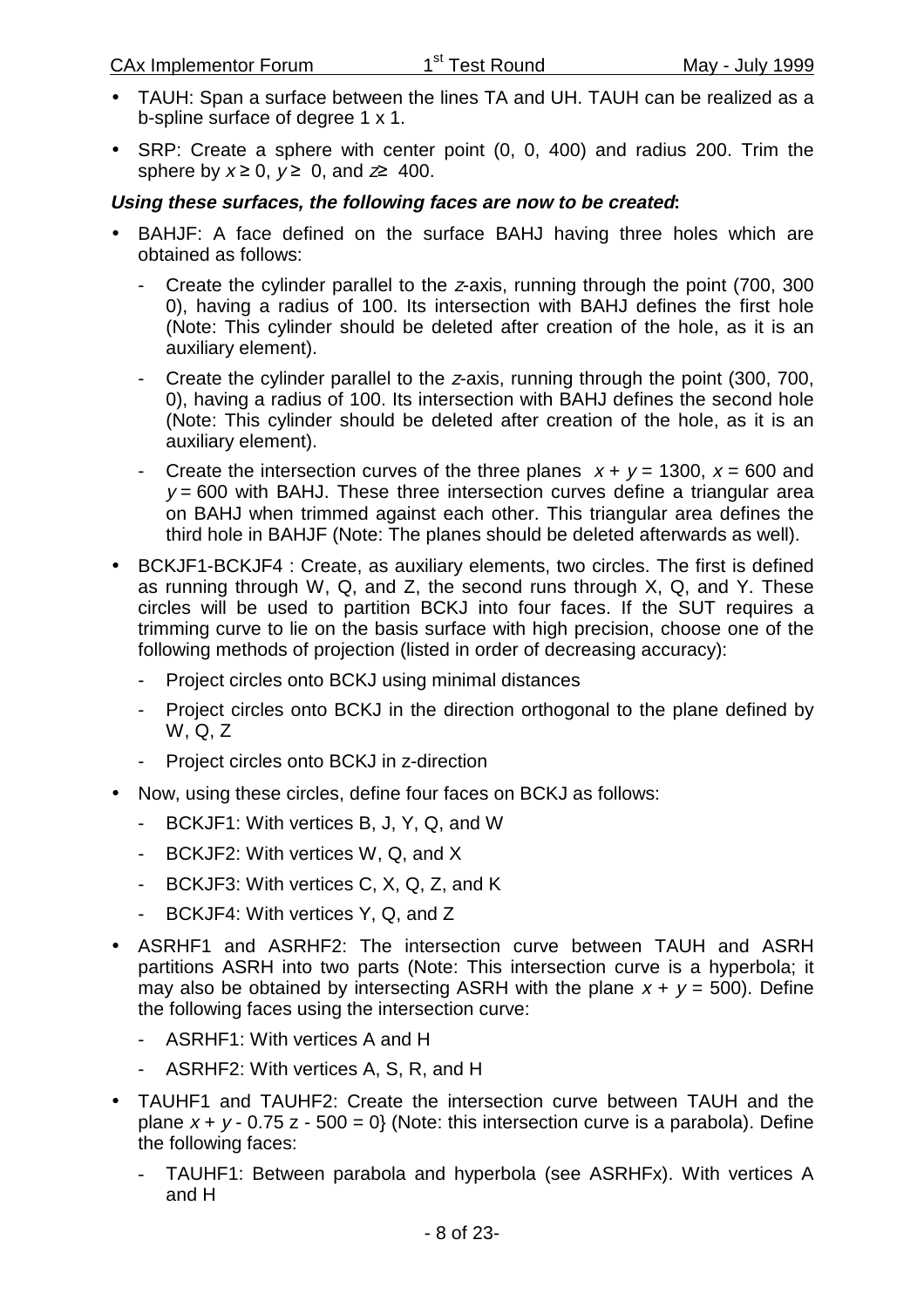- •TAUHF2: Between hyperbola and U. With vertices A, H, and U



Figure: t4 model

#### **2.2.3.2 Statistics**

The model shall be pre-processed in two variants: topologically bounded (model: t4m\_topo) and geometrically bounded (t4m\_geo).

With each STEP file submitted for t4m\_topo and t4m\_geo vendors must include a text file with the stats in comma-delimited form:

| model          | lmodel name                                                    |
|----------------|----------------------------------------------------------------|
| system_t       | native system code                                             |
|                | system_n   target system code                                  |
| unit           | lunits                                                         |
| larea          | ltotal surface area                                            |
| valid_sm       | pass/fail - whether target system considers target model valid |
| valid id       | pass/fail/na, element id is valid                              |
| date           | ldate submitted                                                |
| <b>lissues</b> | short description of issues                                    |

## **2.3 Assembly s1 "space ship"**

#### **2.3.1 Motivation**

This synthetic model (a slightly abstracted version of an "Überraschungsei"-toy) is used to combine the testing of the capabilities solid assembly and validation properties.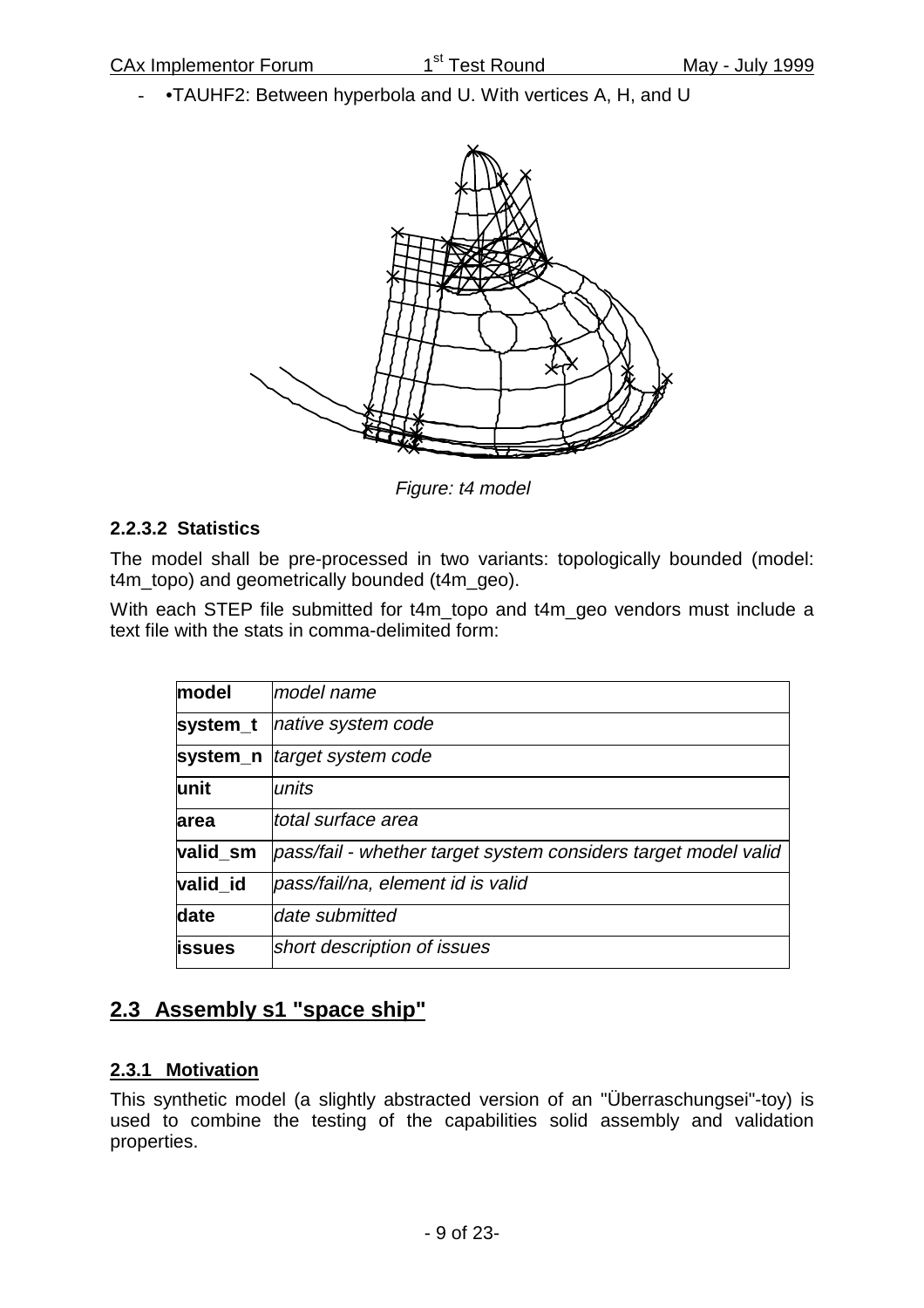

Figure: annotated shape of space ship s1.

REMARK: The annotation on the above figure is included to illustrate the part names for the description of the assembly structure. This is not <sup>a</sup> test case to exchange annotation in an assembly context!

#### **2.3.2 Approach**

#### **2.3.2.1 Validation properties**

See the approach described in the CAx Implementor Forum Recommended Practices for Validation Properties (see http://www.stepnet.org/secure/r13.html or ftp://ftp@ftp.prostep.de/pub/CAx-if/rec-prac/ ).

#### **2.3.3 Testing instructions**

#### **2.3.3.1 Construction of s1 "spaceship"**

#### **Shape**

see figures given in the annex

#### **Assembly structure**

The underlying assembly structure shall be (see figure above for part names):

**Assembly** Component

| space_ship | mainbody         |
|------------|------------------|
|            | 2x foot          |
|            | tail             |
| mainbody   | mainbody_front   |
|            | mainbody_back    |
| foot       | foot front       |
|            | foot back        |
| tail       | 2 x tail turbine |
|            | tail_middlepart  |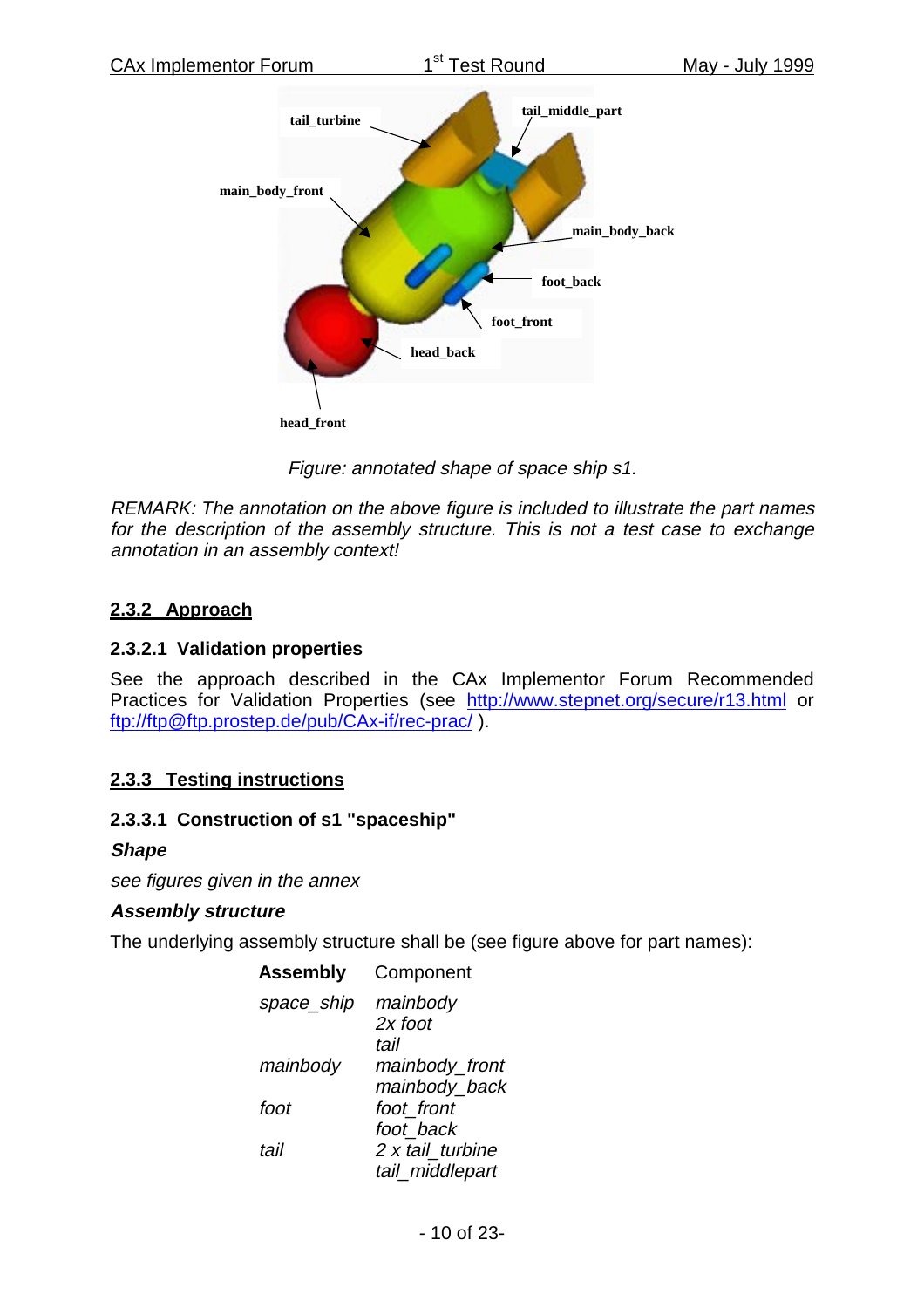#### **Validation properties**

The values for the overall volume of the assembly and its centroid as well as the total surface area of the main\_body\_front solid shall be computed and transfered via the STEP file. The statistics for target systems shall indicate wether these values match those computed in the target systems.

#### **2.3.3.2 Statistics**

With each STEP file submitted for model s1 vendors must include a text file with the stats in comma-delimited form:

| model           | model name                                                                                                                                     |
|-----------------|------------------------------------------------------------------------------------------------------------------------------------------------|
| system_t        | native system code                                                                                                                             |
| system_n        | target system code                                                                                                                             |
| lunit           | units                                                                                                                                          |
| solids          | number of solids                                                                                                                               |
| volume          | total volume of all solids                                                                                                                     |
| larea           | ltotal surface area of all solids                                                                                                              |
| mx my mz        | principle moment of inertia of all solids                                                                                                      |
| <b>CX CY CZ</b> | centroid of all solids                                                                                                                         |
| valid sm        | pass/fail – whether target system considers target model valid                                                                                 |
| valid ass vol   | pass/fail, does the volume measure transferred in the STEP file<br>correspond to the computed overall assembly volume in the<br>target system? |
| valid area      | pass/fail,, does the area measure transferred in the STEP file<br>correspond to the computed surface area of the<br>main_body_front solid?     |
| valid_cent      | pass/fail, do cx, cy, cz transferred in the STEP file correspond to<br>the computed centroid of the assembly in the target system?             |
| assem_struct    | does the received product structure reflect the described<br>assembly structure?                                                               |
| date            | date submitted                                                                                                                                 |
| <b>lissues</b>  | short description of issues                                                                                                                    |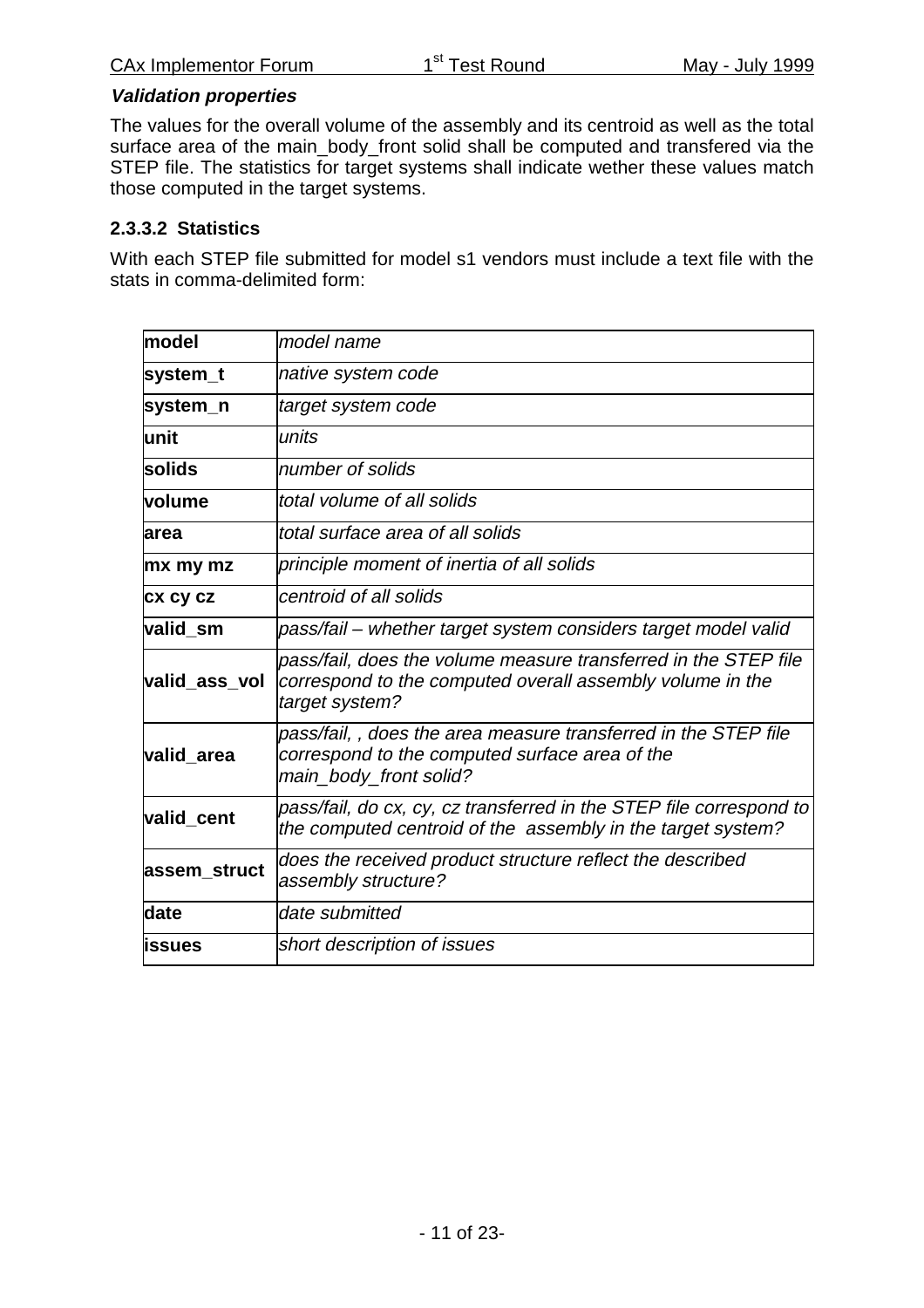### **2.4 Model io1, Colours/Layers Interoperability test**



Figure: io1 test case

REMARK: the annotation is part of test case. The overriding colour for the edge on the hole boundaries is not shown here.

#### **2.4.1 Motivation**

The objective of this test case is to verify the direct interoperability between 214 and 203 with the colours/layers extension. The model is a hollow shaft with several drilled holes. In models of this type presentation color is used to identify the different contact faces.

The model is a non-assembled single solid model having a colour asigned to the solid, for the inner face of the hollow shaft an overriding face colour is specified and the edges limiting the drilled holes have another colour assigned.

This model – for the systems having implemented the annotation capability – is also used to transfer associative text. The associative text capability is fully harmonised between the AP 214 recommended practices and the corresponding AP 203 application extension and thus should also be interoperable.

#### **2.4.2 Approach**

#### **2.4.2.1 Presentation colors**

As defined in AP214 and the colours and layers extension to AP203.

#### **2.4.2.2 Annotation**

The systems' support for associative text is strongly varying. The approach recently studied with the Implementor Forum allows for:

• unstyled text in the model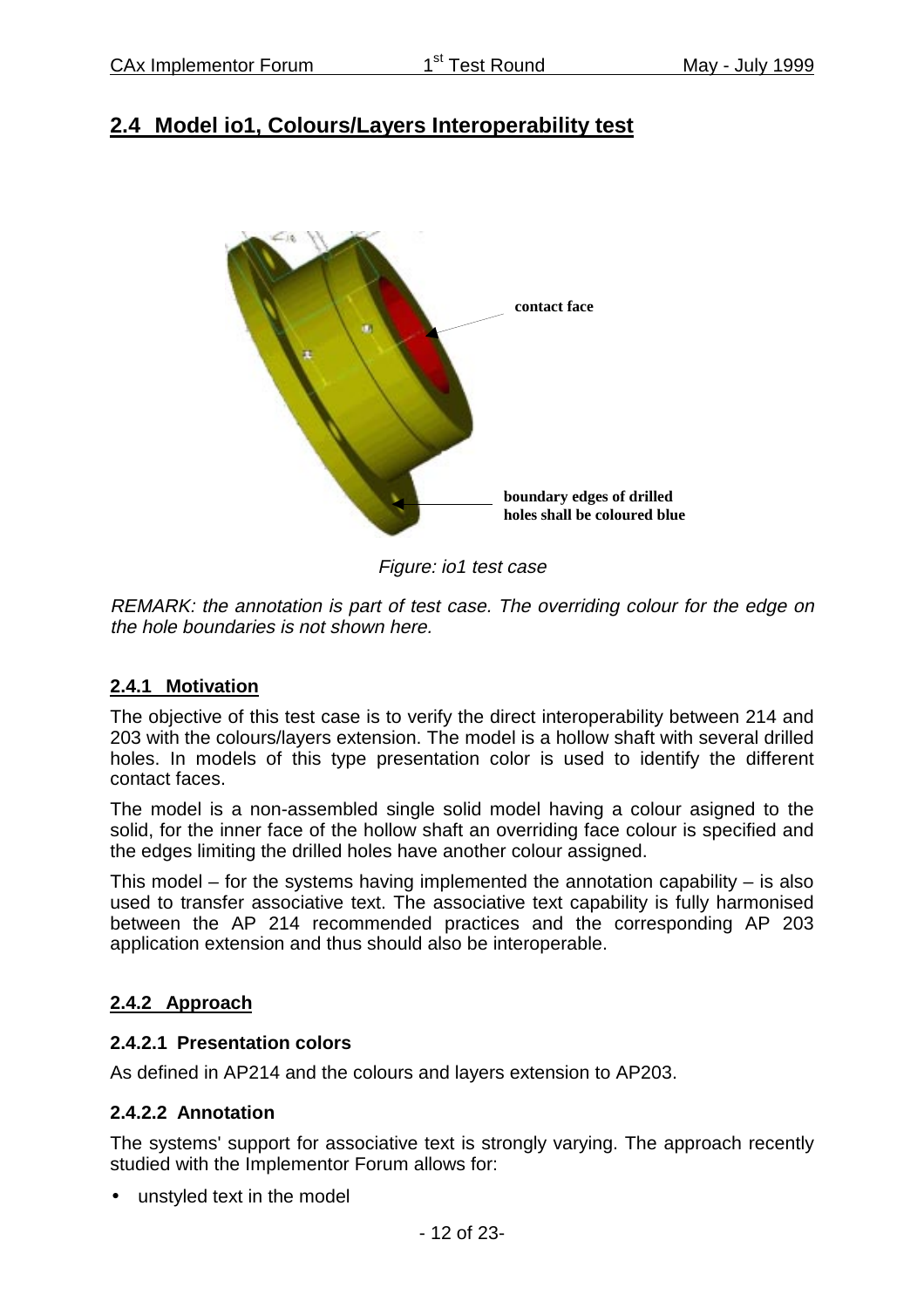- styled notes in the model
- associate notes in the model
- associativity of notes visually depicted by leader curves

The support for this functionality inside the systems is strongly varying. Further variations are introduced by the target elements to which the notes can be associated in a system.

For the test of 3D annotation a scenario with a styled text associated to a face and a visual depiction of this associativity by a leader curve will be studied. Since the underlying STEP approach is modular, those system that cannot exactly represent such a scenario are encouraged to use closes-fits, e.g. neglect the associativity when necessary.

The recommended practices for associative text are available at http://www.stepnet.org/secure/r13.html or via ftp://ftp.prostep.de/pub/CAx-if/rec-prac/

#### **2.4.3 Testing Instructions**

For purpose of testing schema interoperability the model shall be pre-processed depending on the individual vendor's choice either as a 214-based or a 203-based file. For post-processing every processor should take these files 'as is', i.e. without any editing and try to read them in.

#### **2.4.3.1 Construction of io1**

#### **Shape**

Construct the flange as one solid. For dimensions see figures in the annex.

#### **Presentation**

The following colours should be chosen:

- solid colour: yellow
- overriding colour for contact face: red
- overriding colour for profile boundaries: blue

#### **Annotation**

Due to the – as above discussed – big variation in annotation related capability of the systems only basic regulations are defined:

- style the two texts with an arbitrary colour
- associate the text "contact ..." to the inner face of the shaft
- associate the text "boundary edges ..." to the edge of an/the drilled hole profile
- define the text "boundary edges ..." as a multi-line text
- select an arbitrary placement of the text

As outlined above, systems not allowing one or the other of the above should try to find the closest work-around (e.g. associate to geomtry instead topology, omit associaty ...)

#### **2.4.3.2 Statistics**

With each STEP file submitted for io1 vendors must include a text file with the stats in comma-delimited form: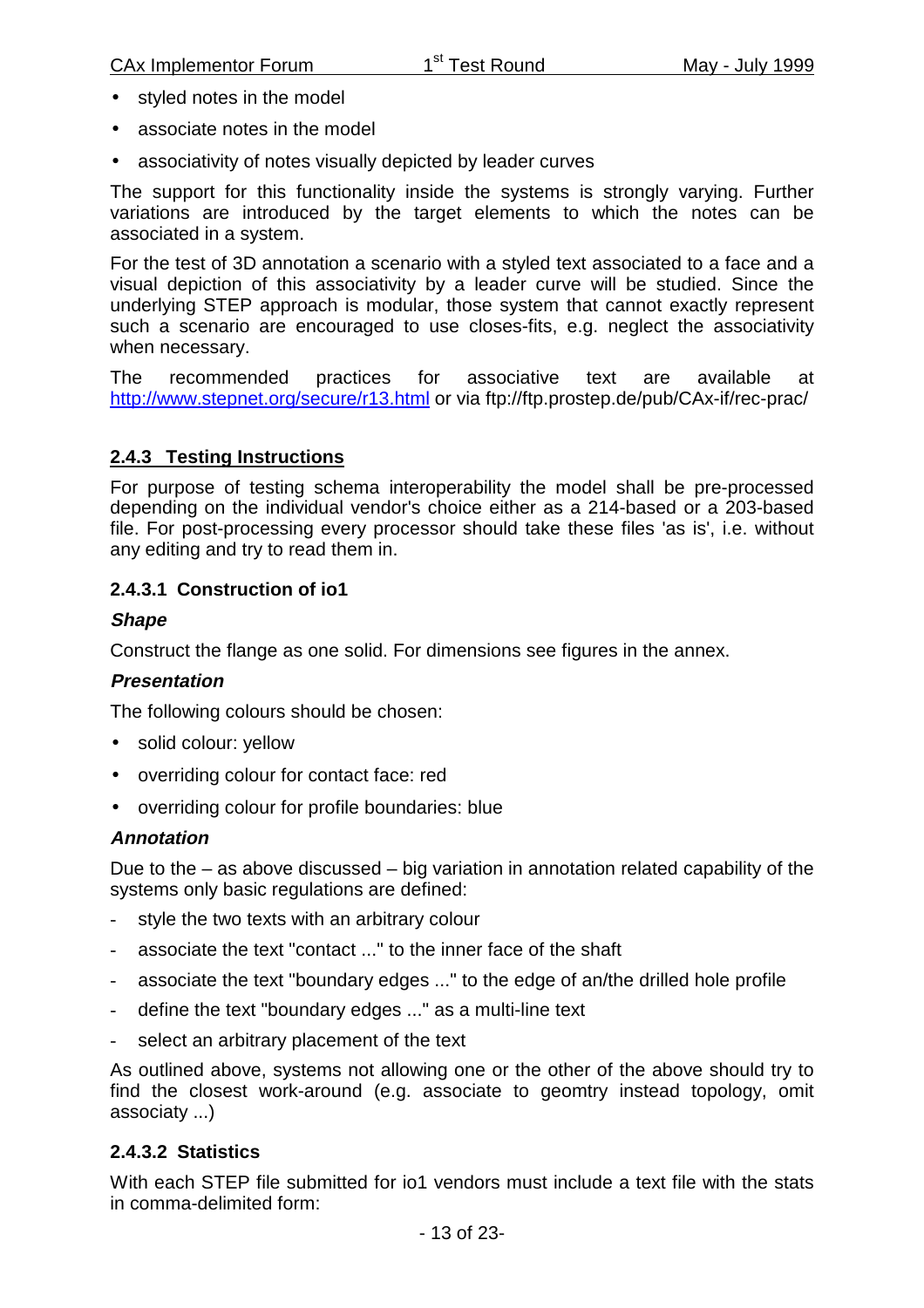| model         | model name                                                                                                                                                                                                 |
|---------------|------------------------------------------------------------------------------------------------------------------------------------------------------------------------------------------------------------|
| system_t      | native system code                                                                                                                                                                                         |
| system_n      | target system code                                                                                                                                                                                         |
| unit          | units                                                                                                                                                                                                      |
| solids        | number of solids                                                                                                                                                                                           |
| volume        | total volume of all solids                                                                                                                                                                                 |
| area          | total surface area of all solids                                                                                                                                                                           |
| mx my mz      | principle moment of inertia of all solids                                                                                                                                                                  |
| cx cy cz      | centroid of all solids                                                                                                                                                                                     |
| valid sm      | pass/fail - whether target system considers target model valid                                                                                                                                             |
| color_t1      | text colour used for the annotation text "contact face"                                                                                                                                                    |
| color_t2      | text colour used for the annotation text "boundary edges"                                                                                                                                                  |
| color sd      | all/partial/none - if solid colors in the model are totally correct,<br>partially correct, or lost completely.<br>Note: na indicates vendor is not testing solid color                                     |
| color_f       | all/partial/none - if overriding face color in the model is totally<br>correct, partially correct, or lost completely.<br>Note: na indicates vendor is not testing overriding face color                   |
| color_e       | all/partial/none - if overriding edge color in the model is totally<br>correct, partially correct, or lost completely.<br>Note: na indicates vendor is not testing overriding edge color                   |
| valid txt     | all/partial/none – whether the specified texts appear in the model<br>Note: na indicates vendor is not testing associative text                                                                            |
| <b>SSOC</b>   | all/partial/none - whether the association of the text to<br>valid_txt_a the elements of the geometric model as described above is<br>correct<br>Note: na indicates vendor is not testing associative text |
| date          | date submitted                                                                                                                                                                                             |
| <b>issues</b> | short description of issues                                                                                                                                                                                |

## **3 Production models**

TO BE SPECIFIED LATER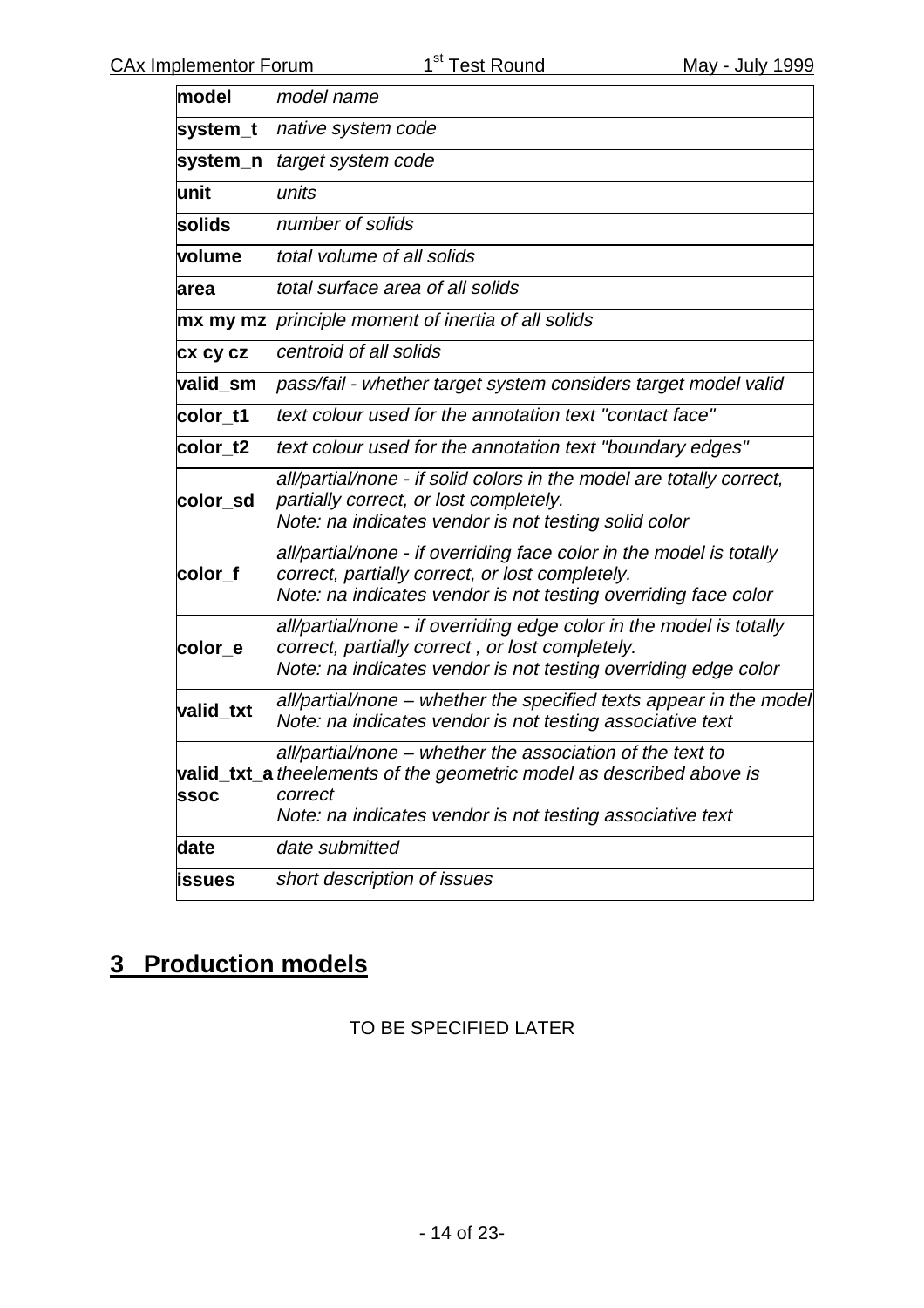## **Annex**

## **Dimensions for s1 (space ship) shape**

The following figures show the dimensions of the space ship design. Measures are given in centimetre.



Figure: s1 - overview of parts of s1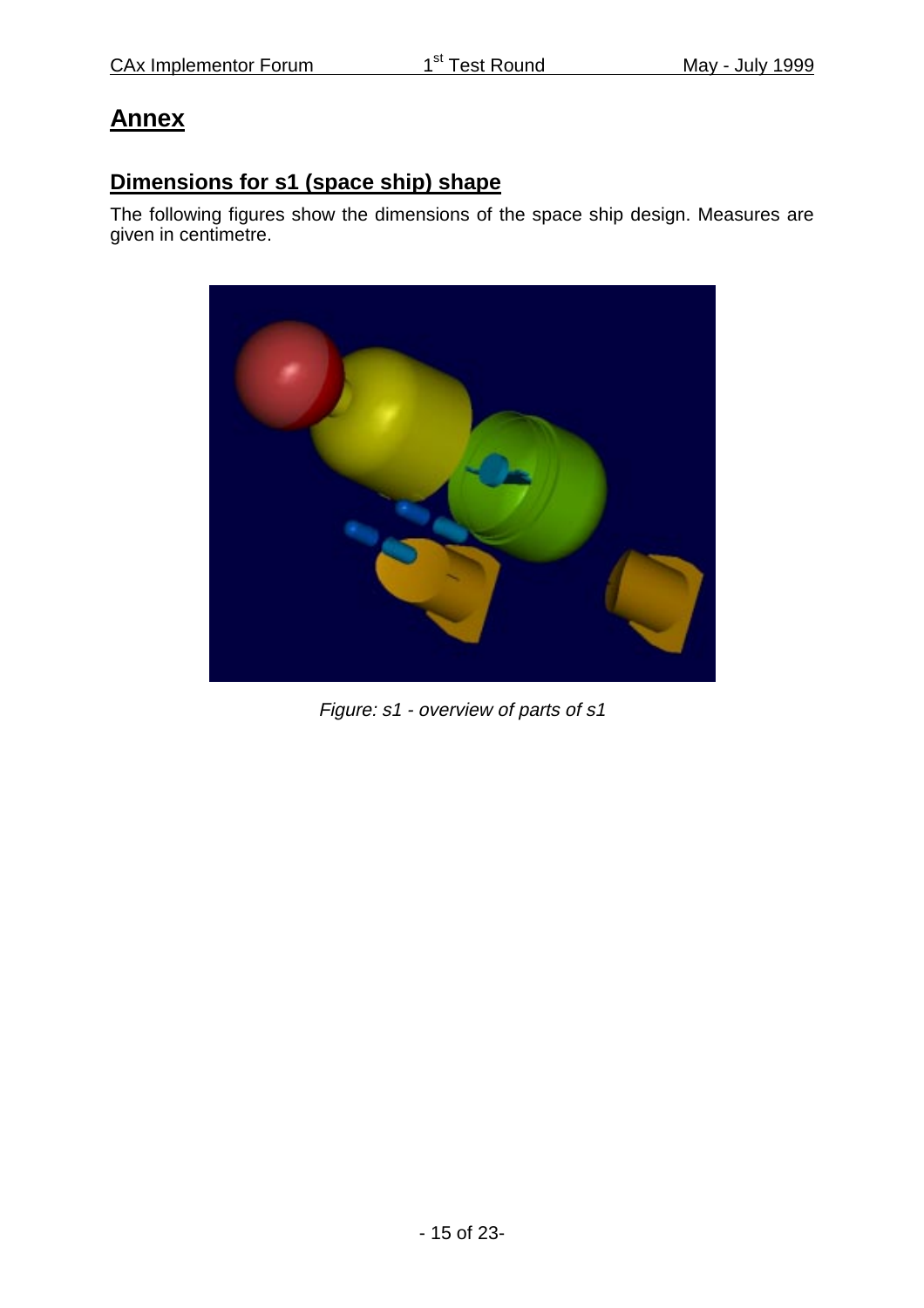

Figure: s1 - foot back



Figure: s1 - foot\_front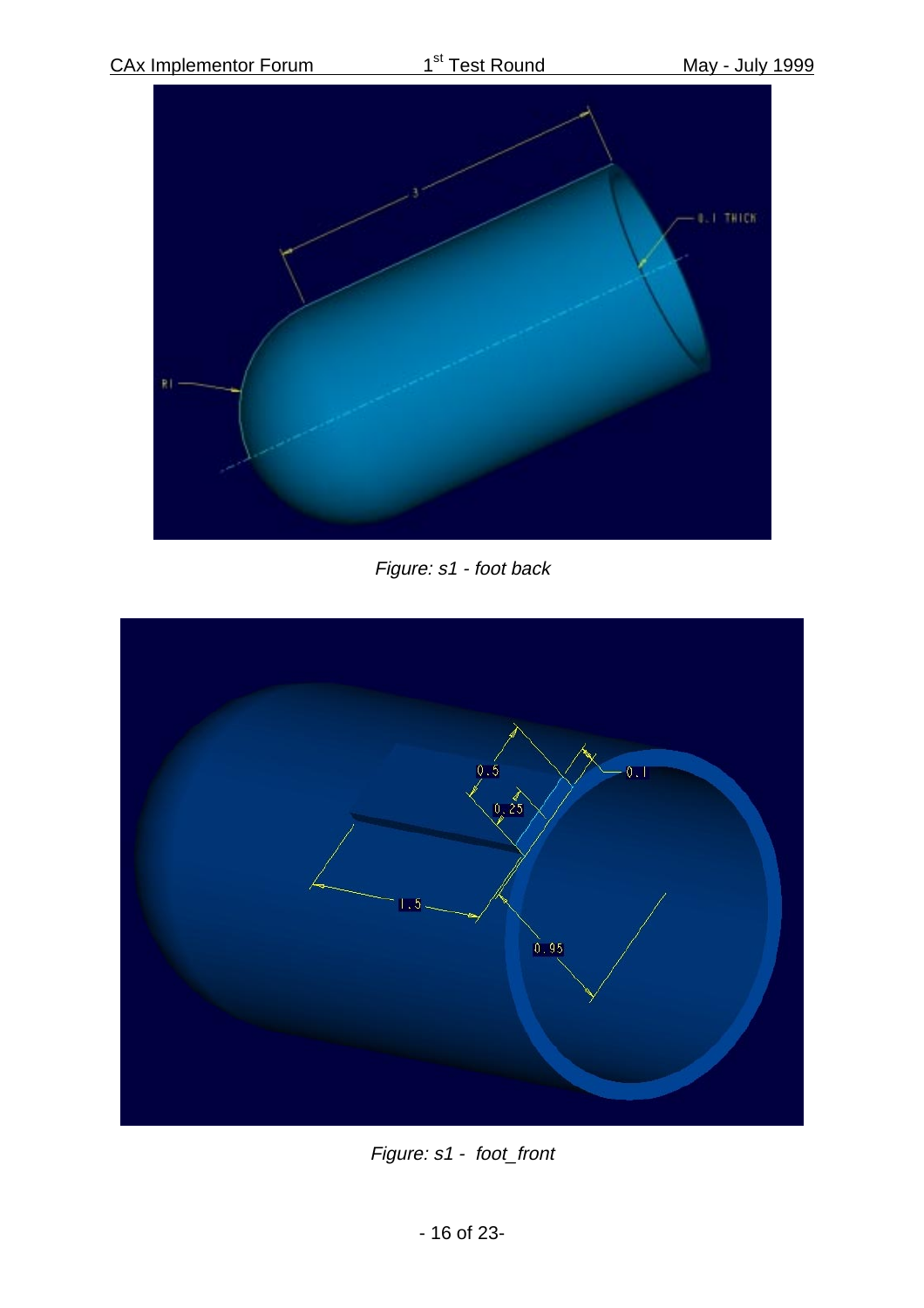

Figure: s1 - head\_back



Figure: s1 - head\_front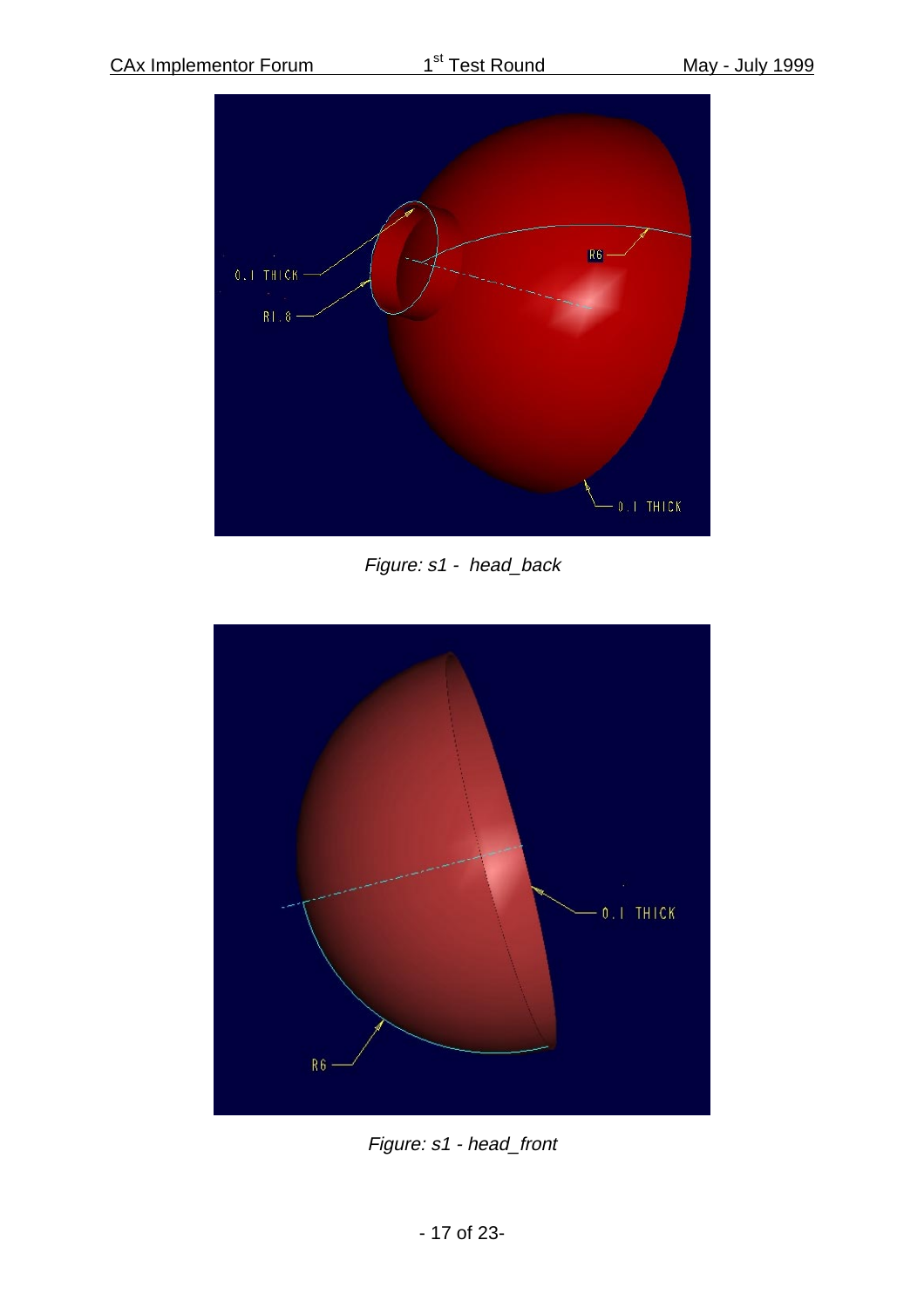

Figure: s1 - main\_body\_back



Figure: s1 - main\_body\_front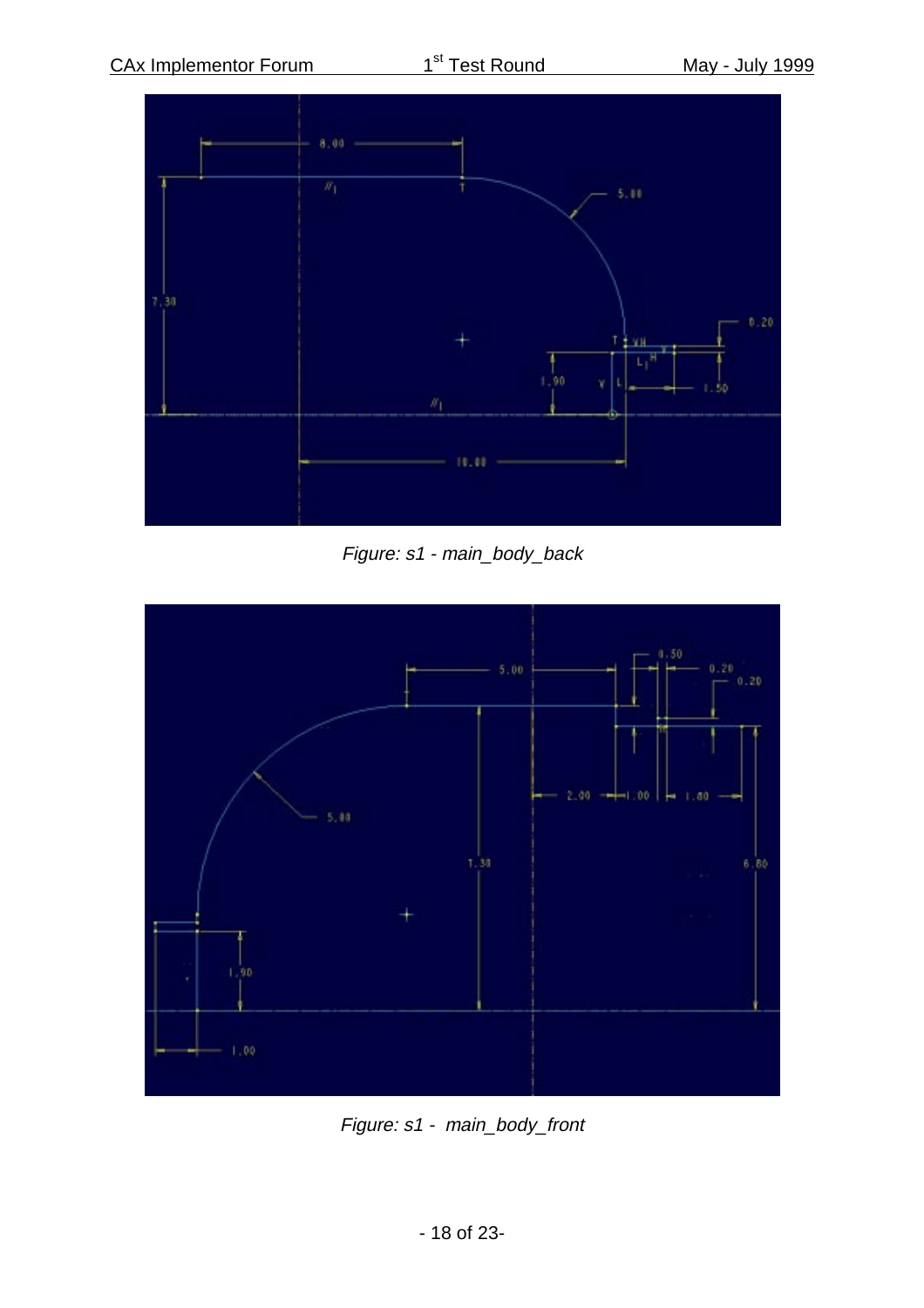

Figure: s1 - tail\_middle



- 19 of 23- Figure: s1 - tail\_turbine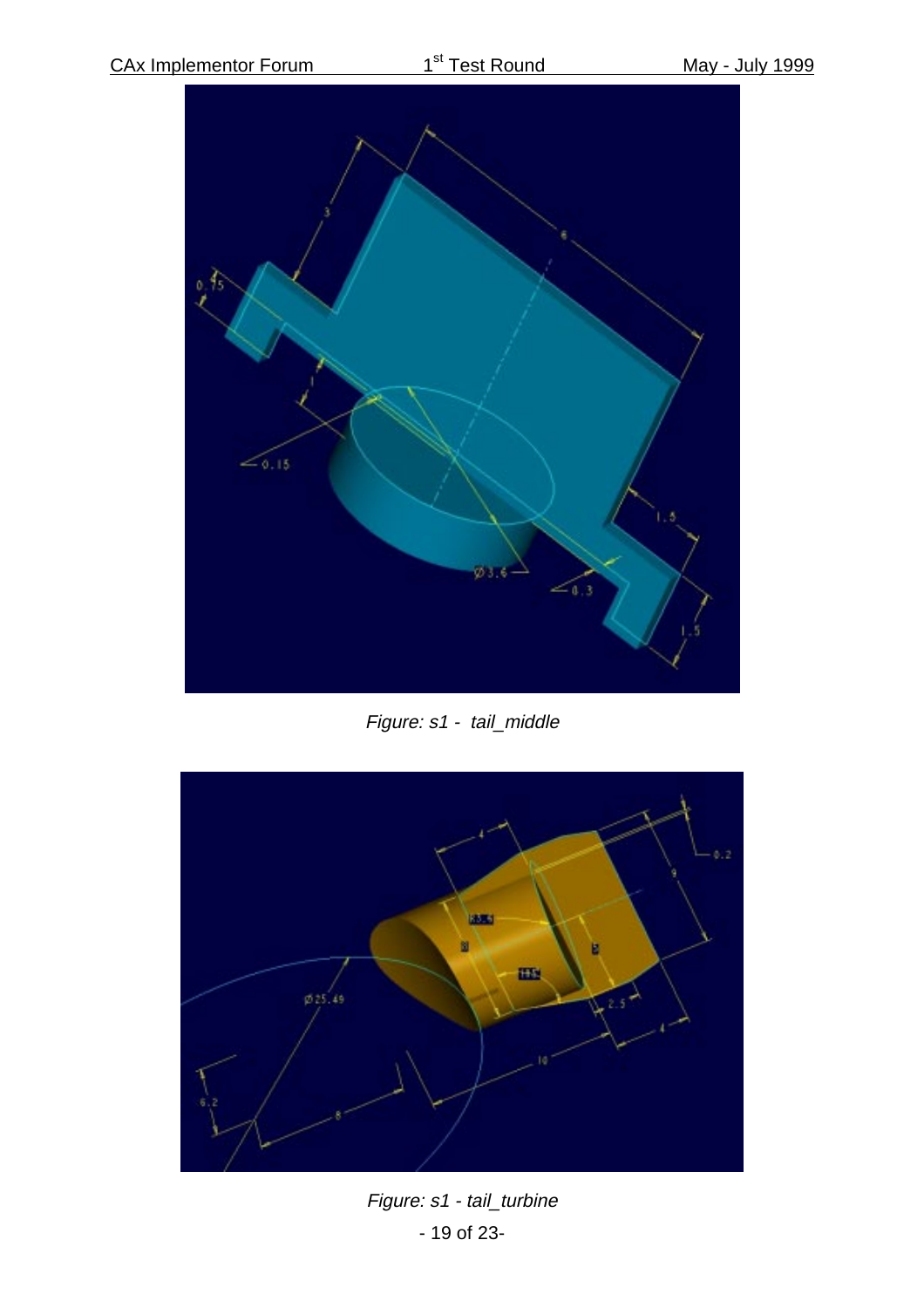

Figure: s1- detail nut of tail\_turbine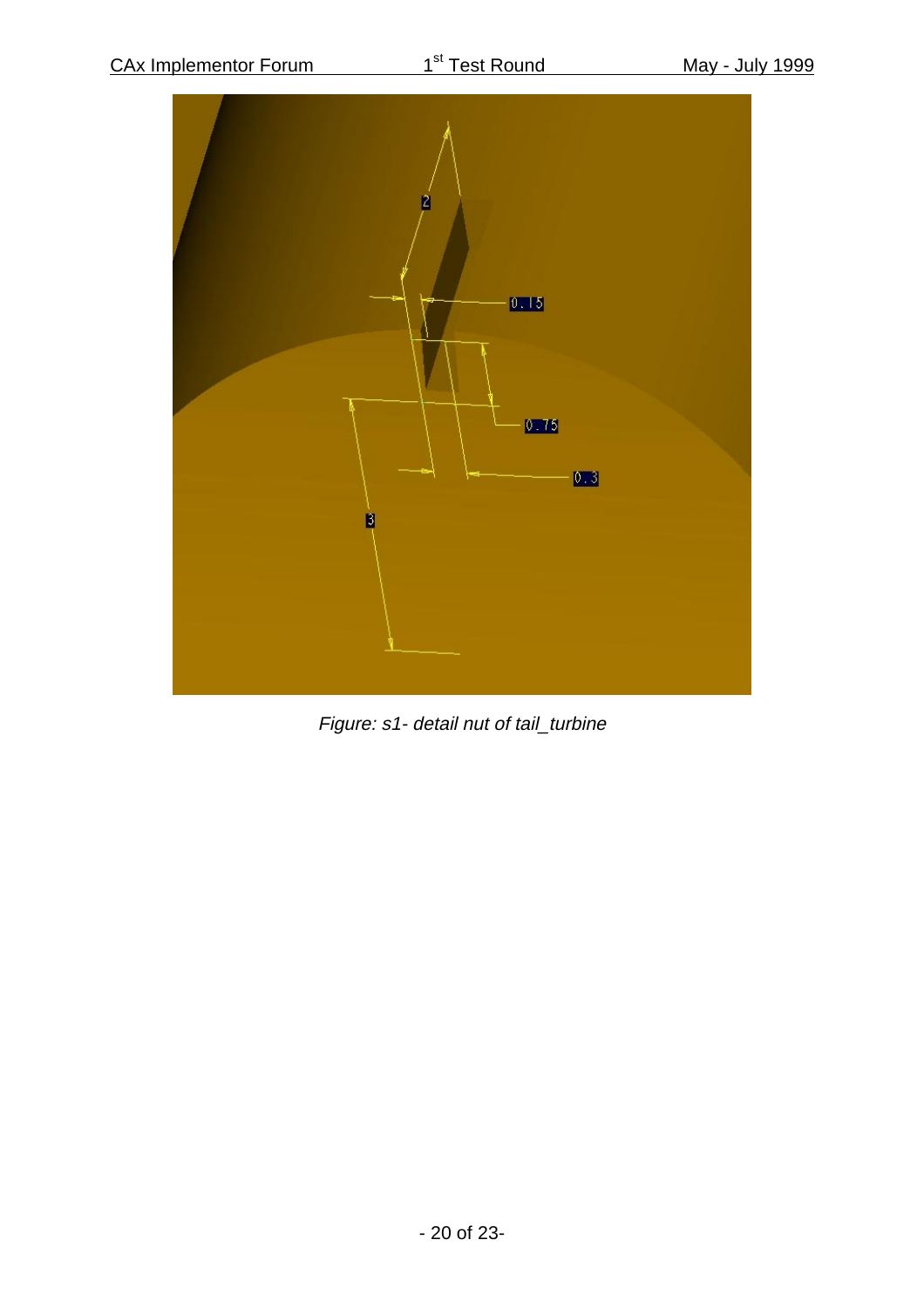## **Dimensions for io1 (flange) shape**



Figure: io1 shape